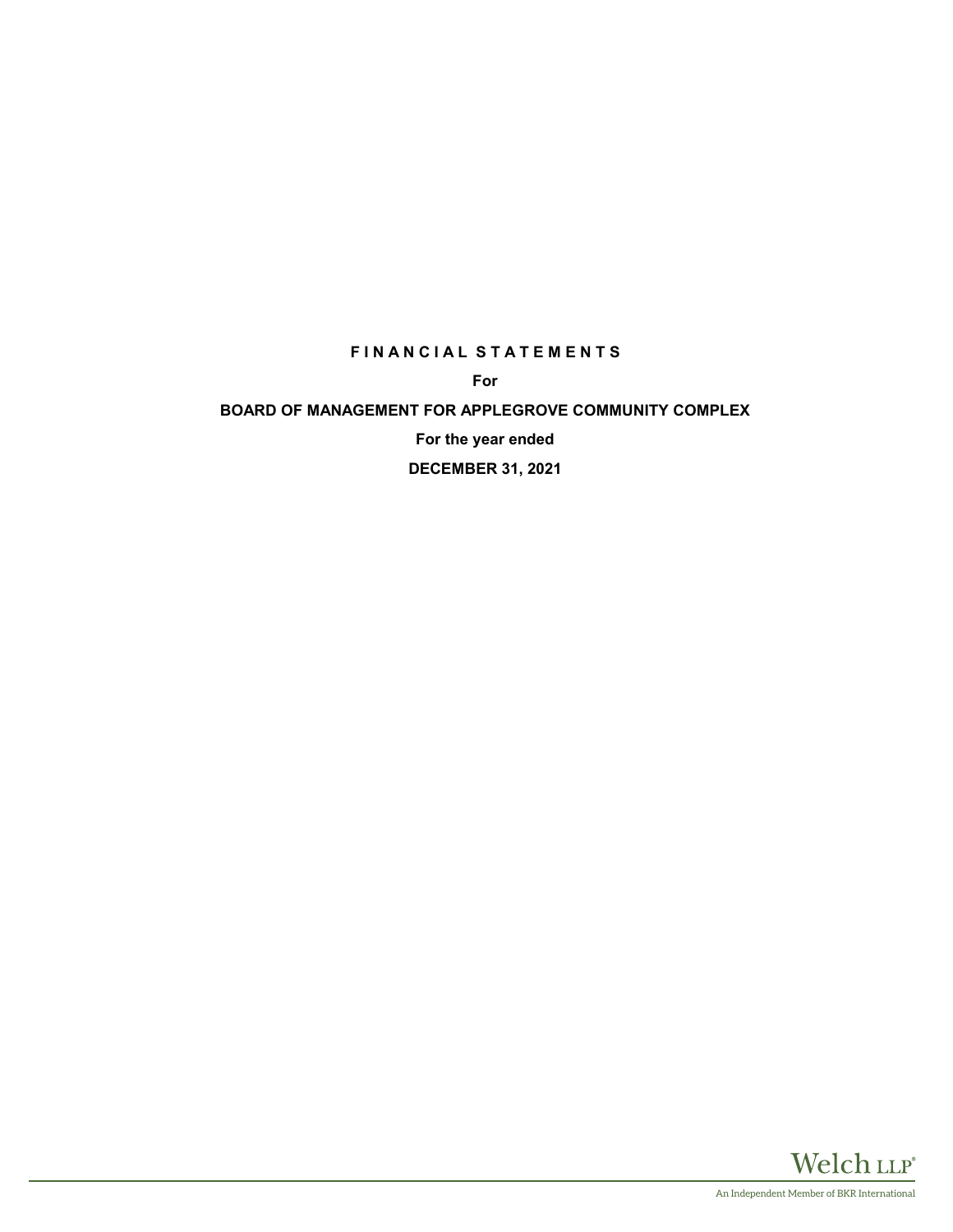# Welch LLP®

#### **Management's Responsibility for the Financial Statements**

The financial statements of the Board of Management for Applegrove Community Complex (the "Complex") are the responsibility of management and have been approved by the Board.

The financial statements have been prepared in compliance with the Canadian public sector accounting standards for government not-for-profit organizations, including the 4200 series of standards, established by the Public Sector Accounting Board (PSAB) of the Chartered Professional Accountants of Canada. A summary of the significant accounting policies are described in Note 2 to the financial statements.

The preparation of the financial statements necessarily involves the use of estimates based on management's judgment, particularly when transactions affecting the current accounting period cannot be finalized with certainty until future periods.

The Complex's management maintains a system of internal controls designed to provide reasonable assurance that assets are safeguarded, transactions are properly authorized and recorded in compliance with legislative and regulatory requirements, and reliable financial information is available on a timely basis for preparation of the financial statements. These systems are monitored and evaluated by management.

The Board of Management is responsible for ensuring that management fulfills its responsibilities for financial reporting. The Board reviews the Complex's financial statements and discusses any significant financial reporting or internal control matters prior to the approval of the financial statements.

The financial statements have been audited by Welch LLP, independent external auditors appointed by the City of Toronto's City Council, in accordance with Canadian generally accepted auditing standards. The accompanying Independent Auditor's Report outlines their responsibilities, the scope of their examination and their opinion on the Complex's financial statements.

Jim Valentine<br>Chairperson

Moneca Yardley ... . Treasurer

Welch LLP - Chartered Professional Accountants 36 Toronto Street, Suite 1070, Toronto ON, M5C 2C5 T: 647 288 9200 F: 647 288 7600 W: welchllp.com An Independent Member of BKR International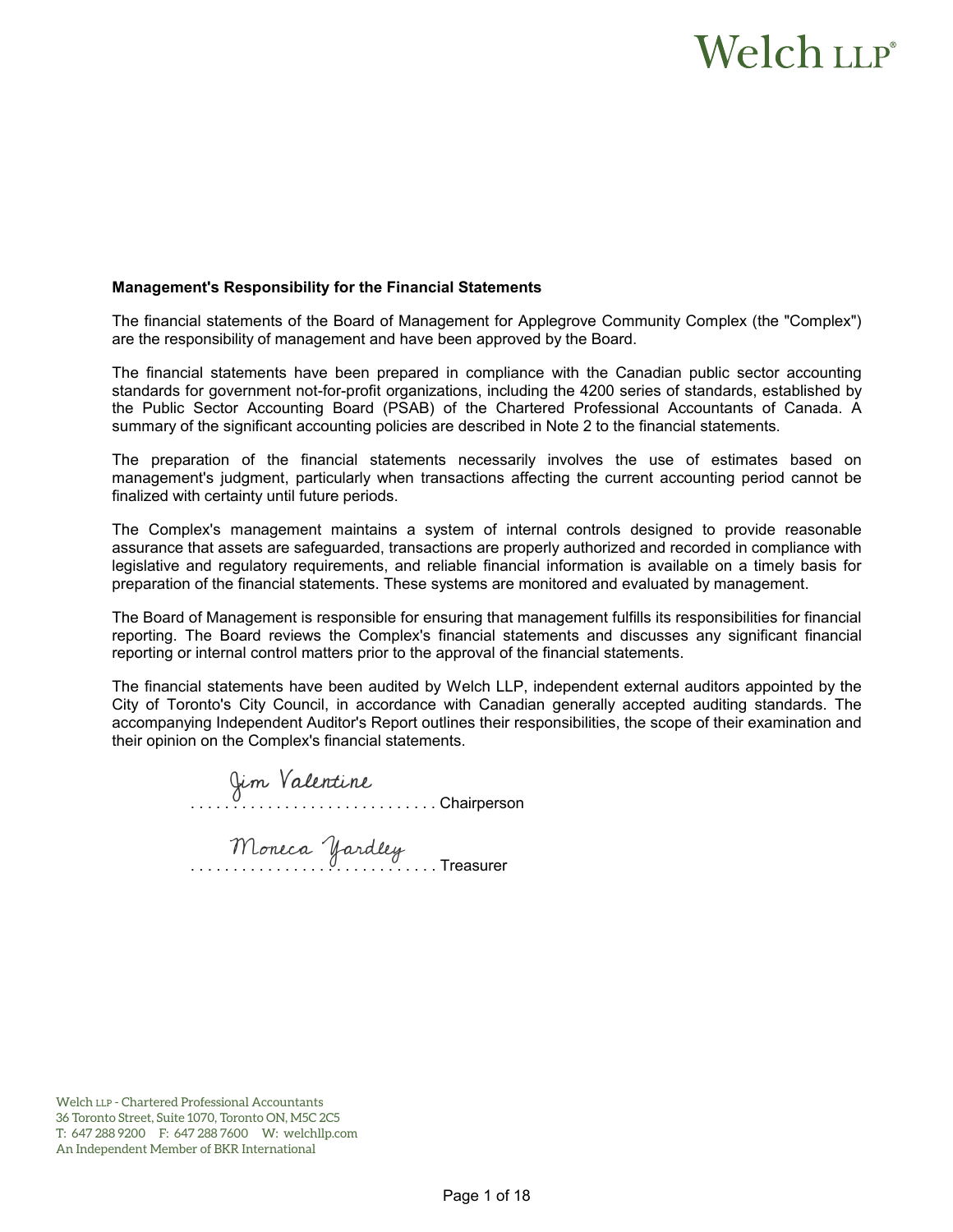# Welch LLP®

#### **INDEPENDENT AUDITOR'S REPORT**

To the director of the

# **CITY OF TORONTO AND THE BOARD OF MANAGEMENT FOR APPLEGROVE COMMUNITY COMPLEX**

#### *Qualified Opinion*

We have audited the financial statements of Board of Management for Applegrove Community Complex (the Complex), which comprise the statement of financial position as at December 31, 2021, the statements of operations, changes in net assets and cash flows for the year then ended, and a summary of significant accounting policies and other explanatory information.

In our opinion, except for the possible effects of the matter described in the *Basis for Qualified Opinion* section of our report, the accompanying financial statements present fairly, in all material respects, the financial position of the Complex as at December 31, 2021 and results of its operations and its cash flows for the year then ended in accordance with Canadian public sector accounting standards for government not-for-profit organizations.

#### *Basis for Qualified Opinion*

In common with many not-for-profit organizations, the Complex derives revenue from donations and fundraising revenue, the completeness of which is not susceptible to satisfactory audit verification. Accordingly, our verification of this revenue was limited to the amounts recorded in the records of the Complex and we were not able to determine whether any adjustments might be necessary to donations and fundraising revenue, net revenue over expenses and cash flows from operations for the years ended December 31, 2021 and 2020, current assets as at December 31, 2021 and 2020, and net assets as at January 1 and December 31, 2020 and 2021. Our audit opinion on the financial statements for the year ended December 31, 2020 was modified accordingly because of the possible effects of this limitation in scope.

We conducted our audit in accordance with Canadian generally accepted auditing standards. Our responsibilities under those standards are further described in the *Auditor's Responsibilities for the Audit of the Financial Statements* section of our report. We are independent of the Complex in accordance with the ethical requirements that are relevant to our audit of the financial statements in Canada, and we have fulfilled our ethical responsibilities in accordance with these requirements. We believe that the audit evidence we have obtained is sufficient and appropriate to provide a basis for our qualified audit opinion.

#### *Responsibilities of Management and Those Charged with Governance for the Financial Statements*

Management is responsible for the preparation and fair presentation of the financial statements in accordance with Canadian public sector accounting standards for government not-for-profit organizations, and for such internal control as management determines is necessary to enable the preparation of financial statements that are free from material misstatement, whether due to fraud or error.

In preparing the financial statements, management is responsible for assessing the Complex's ability to continue as a going concern, disclosing, as applicable, matters related to going concern and using the going concern basis of accounting unless management either intends to liquidate the Complex or to cease operations, or has no realistic alternative but to do so.

Those charged with governance are responsible for overseeing the Complex's financial reporting process.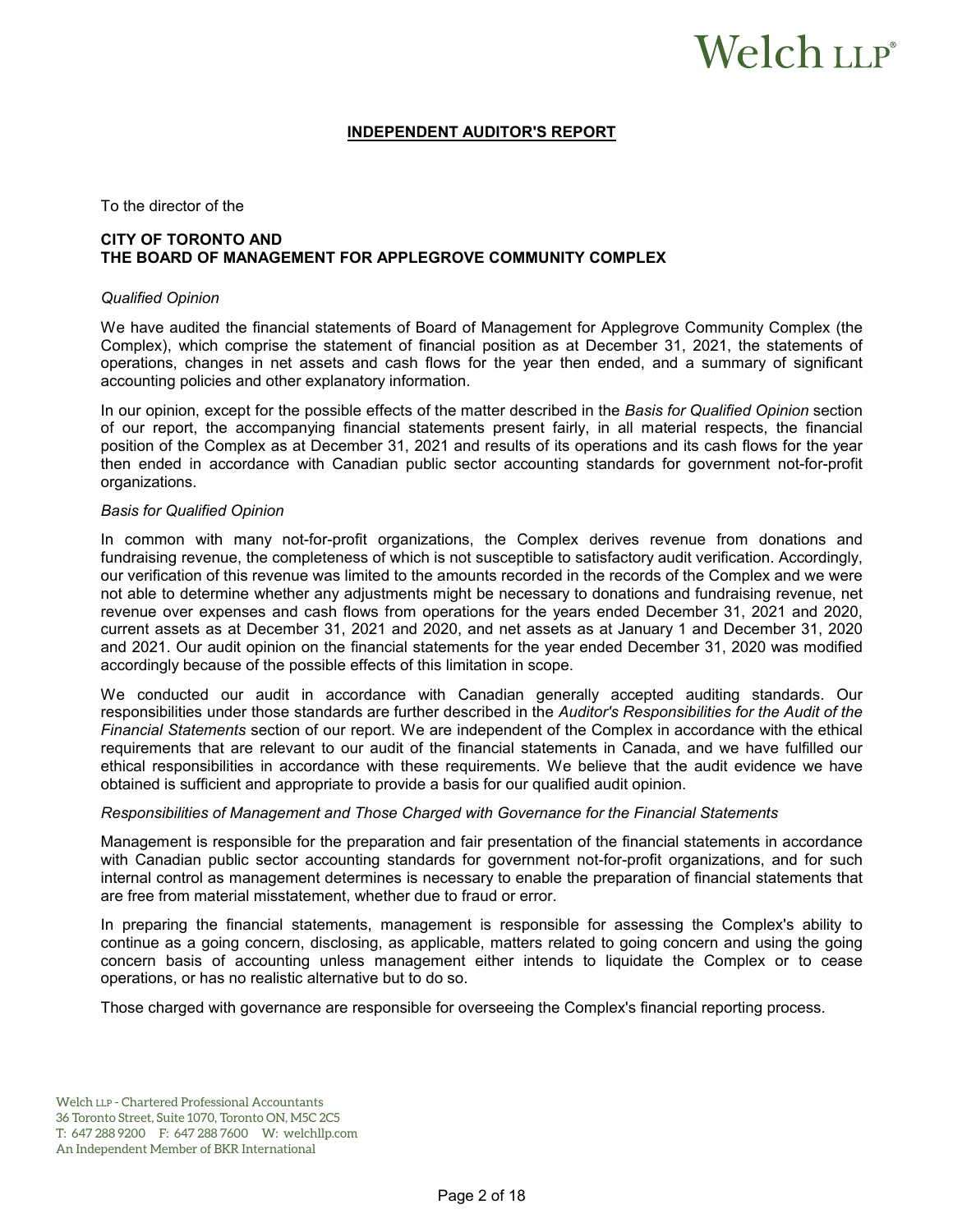### *Auditor's Responsibilities for the Audit of the Financial Statements*

Our objectives are to obtain reasonable assurance about whether the financial statements as a whole are free from material misstatement, whether due to fraud or error, and to issue an auditor's report that includes our opinion. Reasonable assurance is a high level of assurance, but is not a guarantee that an audit conducted in accordance with Canadian generally accepted auditing standards will always detect a material misstatement when it exists. Misstatements can arise from fraud or error and are considered material if, individually or in the aggregate, they could reasonably be expected to influence the economic decisions of users taken on the basis of these financial statements.

As part of an audit in accordance with Canadian generally accepted auditing standards, we exercise professional judgment and maintain professional skepticism throughout the audit. We also:

- Identify and assess the risks of material misstatement of the financial statements, whether due to fraud or error, design and perform audit procedures responsive to those risks, and obtain audit evidence that is sufficient and appropriate to provide a basis for our opinion. The risk of not detecting a material misstatement resulting from fraud is higher than for one resulting from error, as fraud may involve collusion, forgery, intentional omissions, misrepresentations, or the override of internal control.
- Obtain an understanding of internal control relevant to the audit in order to design audit procedures that are appropriate in the circumstances, but not for the purpose of expressing an opinion on the effectiveness of the Complex's internal control.
- Evaluate the appropriateness of accounting policies used and the reasonableness of accounting estimates and related disclosures made by management.
- Conclude on the appropriateness of management's use of the going concern basis of accounting and, based on the audit evidence obtained, whether a material uncertainty exists related to events or conditions that may cast significant doubt on the Centre's ability to continue as a going concern. If we conclude that a material uncertainty exists, we are required to draw attention in our auditor's report to the related disclosures in the financial statements or, if such disclosures are inadequate, to modify our opinion. Our conclusions are based on the audit evidence obtained up to the date of our auditor's report. However, future events or conditions may cause the Centre to cease to continue as a going concern.
- Evaluate the overall presentation, structure and content of the financial statements, including the disclosures, and whether the financial statements represent the underlying transactions and events in a manner that achieves fair presentation.

We communicate with those charged with governance regarding, among other matters, the planned scope and timing of the audit and significant audit findings, including any significant deficiencies in internal control that we identify during our audit.

 $NelchUP$ 

Chartered Professional Accountants Licensed Public Accountants

Toronto, Ontario June 13, 2022.

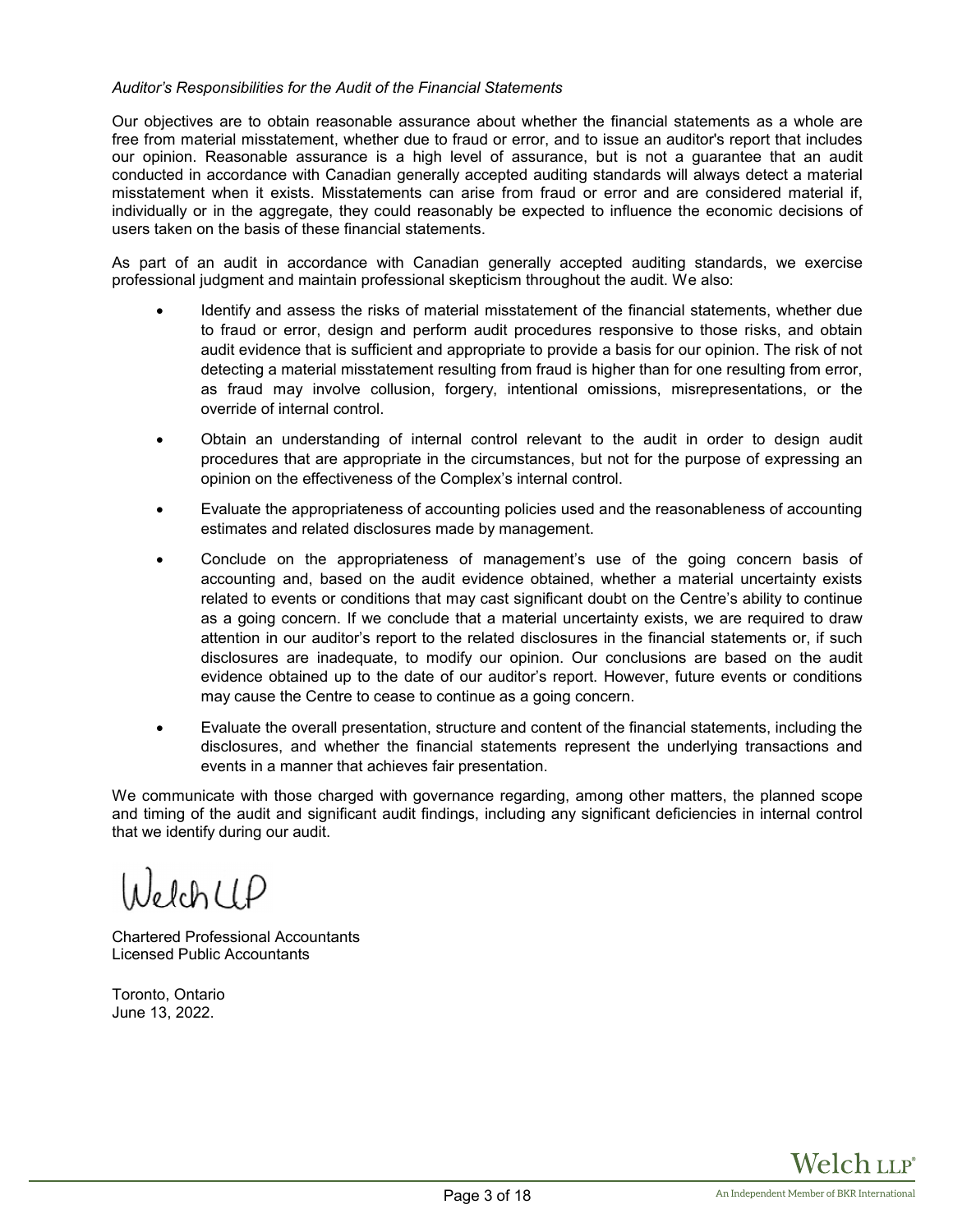# **STATEMENT OF FINANCIAL POSITION**

## **DECEMBER 31, 2021**

|                                                                                                                                                                                                  | 2021                                                         | 2020                                                         |
|--------------------------------------------------------------------------------------------------------------------------------------------------------------------------------------------------|--------------------------------------------------------------|--------------------------------------------------------------|
| <b>ASSETS</b>                                                                                                                                                                                    |                                                              | (as restated)                                                |
| <b>CURRENT ASSETS</b><br>Cash<br>Investments (note 5)<br>Due from City of Toronto - vacation<br>Accounts receivable<br>Prepaid expenses                                                          | \$312,099<br>145,791<br>17,122<br>30,431<br>5,781<br>511,224 | \$335,729<br>145,102<br>18,108<br>46,873<br>5,218<br>551,030 |
| <b>TANGIBLE CAPITAL ASSETS (note 6)</b>                                                                                                                                                          | 42,641                                                       | 40,002                                                       |
| LONG-TERM RECEIVABLE FROM CITY OF TORONTO (note 9)                                                                                                                                               | 206,173                                                      | 219,133                                                      |
|                                                                                                                                                                                                  | \$760,038                                                    | \$810,165                                                    |
| <b>LIABILITIES AND NET ASSETS</b>                                                                                                                                                                |                                                              |                                                              |
| <b>CURRENT LIABILITIES</b><br>Due to City of Toronto (note 10)<br>Accounts payable and accrued liabilities<br>Deferred contributions (note 7)<br>City of Toronto working capital advance payable | \$<br>5,902<br>109,404<br>75,391<br>10,871<br>201,568        | \$<br>14,090<br>128,188<br>106,276<br>10,871<br>259,425      |
| POST-EMPLOYMENT BENEFITS PAYABLE (note 9)                                                                                                                                                        | 206,173                                                      | 219,133                                                      |
| <b>DEFERRED CAPITAL CONTRIBUTIONS (note 8)</b>                                                                                                                                                   | 42,641<br>450,382                                            | 40,002<br>518,560                                            |
| <b>NET ASSETS (DEFICITS)</b><br>Unrestricted<br>Internally restricted - program funds<br>Internally restricted - reserves (note 11)                                                              | 61,014<br>103,642<br>145,000<br>309,656<br>760,038<br>\$     | 52,926<br>238,679<br>$\blacksquare$<br>291,605<br>\$810,165  |
| Approved by the Roard.                                                                                                                                                                           |                                                              |                                                              |

Approved by the Board:

. . . . . . . . . . . . . . . . . . . . . . . . . . . . . Chair

. . . . . . . . . . . . . . . . . . . . . . . . . . . . . Treasurer

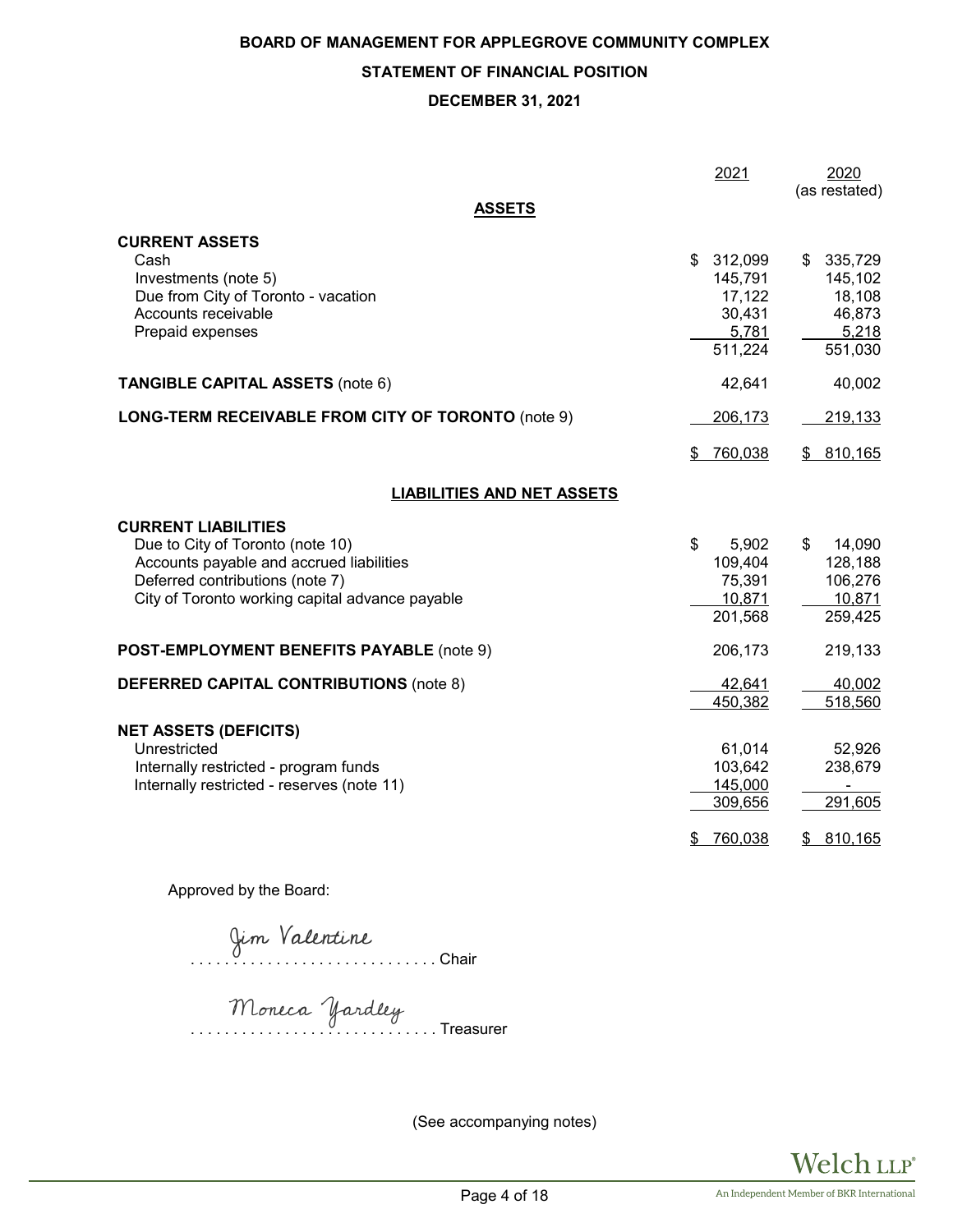# **BOARD OF MANAGEMENT FOR APPLEGROVE COMMUNITY COMPLEX STATEMENT OF CHANGES IN NET ASSETS YEAR ENDED DECEMBER 31, 2021**

|                                                                | Internally<br>Restricted -<br>Program<br>Funds | Internally<br>Restricted -<br>Reserves<br>(note 11) | Unrestricted | Total<br>2021 | Total<br>2020 |
|----------------------------------------------------------------|------------------------------------------------|-----------------------------------------------------|--------------|---------------|---------------|
| Net assets, beginning of year                                  | 238,679<br>\$.                                 | \$<br>$\blacksquare$                                | \$<br>52,926 | 291,605<br>\$ | 318,296<br>\$ |
| Net revenue over expenses (expenses<br>over revenue) - program | 9,963                                          |                                                     | 3,280        | 13,243        | (26, 691)     |
| Net revenue over expenses - administration                     |                                                |                                                     | 4,808        | 4,808         |               |
| Interfund transfers (note 11)                                  | (145,000)                                      | 145,000                                             |              |               |               |
| Net assets, end of year                                        | 103,642                                        | 145,000                                             | 61,014       | 309,656<br>S. | 291,605<br>\$ |

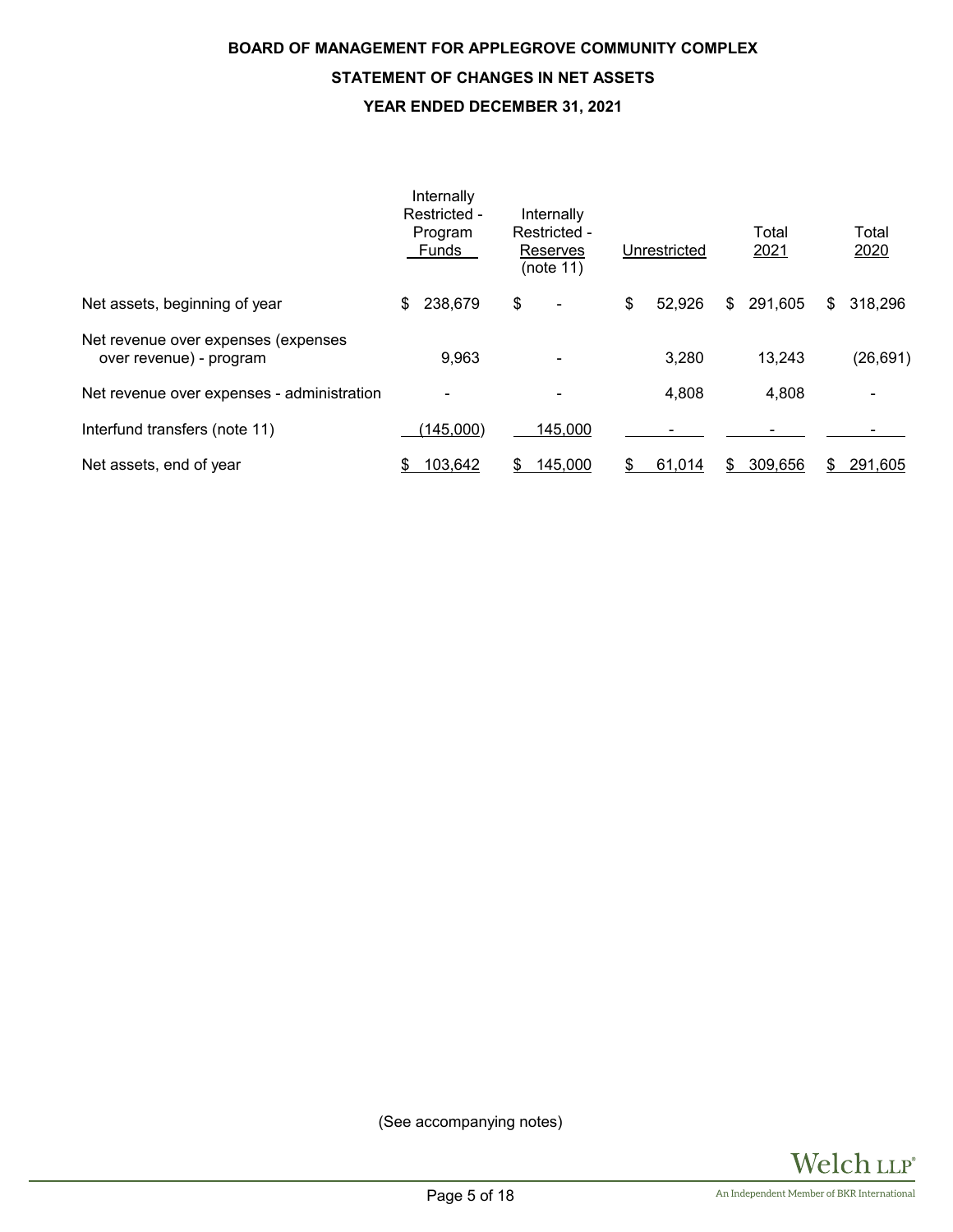# **STATEMENT OF OPERATIONS**

# **YEAR ENDED DECEMBER 31, 2021**

|                                                | Program<br>(Schedule A) | Administration<br>(note $10$ ) | 2021          | 2020<br>(as restated) |
|------------------------------------------------|-------------------------|--------------------------------|---------------|-----------------------|
| <b>Revenue</b>                                 |                         |                                |               |                       |
| Grants                                         |                         |                                |               |                       |
| City of Toronto                                | \$<br>358,100           | \$<br>564,746                  | 922,846<br>\$ | \$<br>792,799         |
| Government of Canada                           | 90,424                  |                                | 90,424        | 74,562                |
| Province of Ontario                            | 49,316                  |                                | 49,316        | 44,549                |
| Other grants                                   | 35,243                  |                                | 35,243        | 31,761                |
|                                                | 533,083                 | 564,746                        | 1,097,829     | 943,671               |
| Program and membership fees                    | 175,328                 |                                | 175,328       | 150,140               |
| Donations and fundraising                      | 33,586                  |                                | 33,586        | 17,032                |
| Interest revenue                               | 1,395                   | 405                            | 1,800         | 3,862                 |
| Amortization of deferred capital contributions | 1,408                   | 8,000                          | 9,408         |                       |
|                                                | 743,392                 | 573,151                        | 1,317,951     | 1,114,705             |
| <b>Expenses</b>                                |                         |                                |               |                       |
| Salaries and wages                             | 371,958                 | 329,799                        | 701,757       | 666,078               |
| Employee benefits                              | 81,947                  | 66,867                         | 148,814       | 145,307               |
| Materials and supplies                         | 239,085                 | 7,169                          | 246,254       | 214,515               |
| Purchase of services                           | 37,159                  | 156,508                        | 193,667       | 115,496               |
| Amortization of tangible capital assets        | 1,408                   | 8,000                          | 9,408         |                       |
|                                                | 730,149                 | 568,343                        | 1,299,900     | 1,141,396             |
| Net revenue over expenses                      |                         |                                |               |                       |
| (expenses over revenue)                        | 13,243<br>\$            | 4,808<br>\$                    | 18,051<br>\$  | (26, 691)<br>\$       |

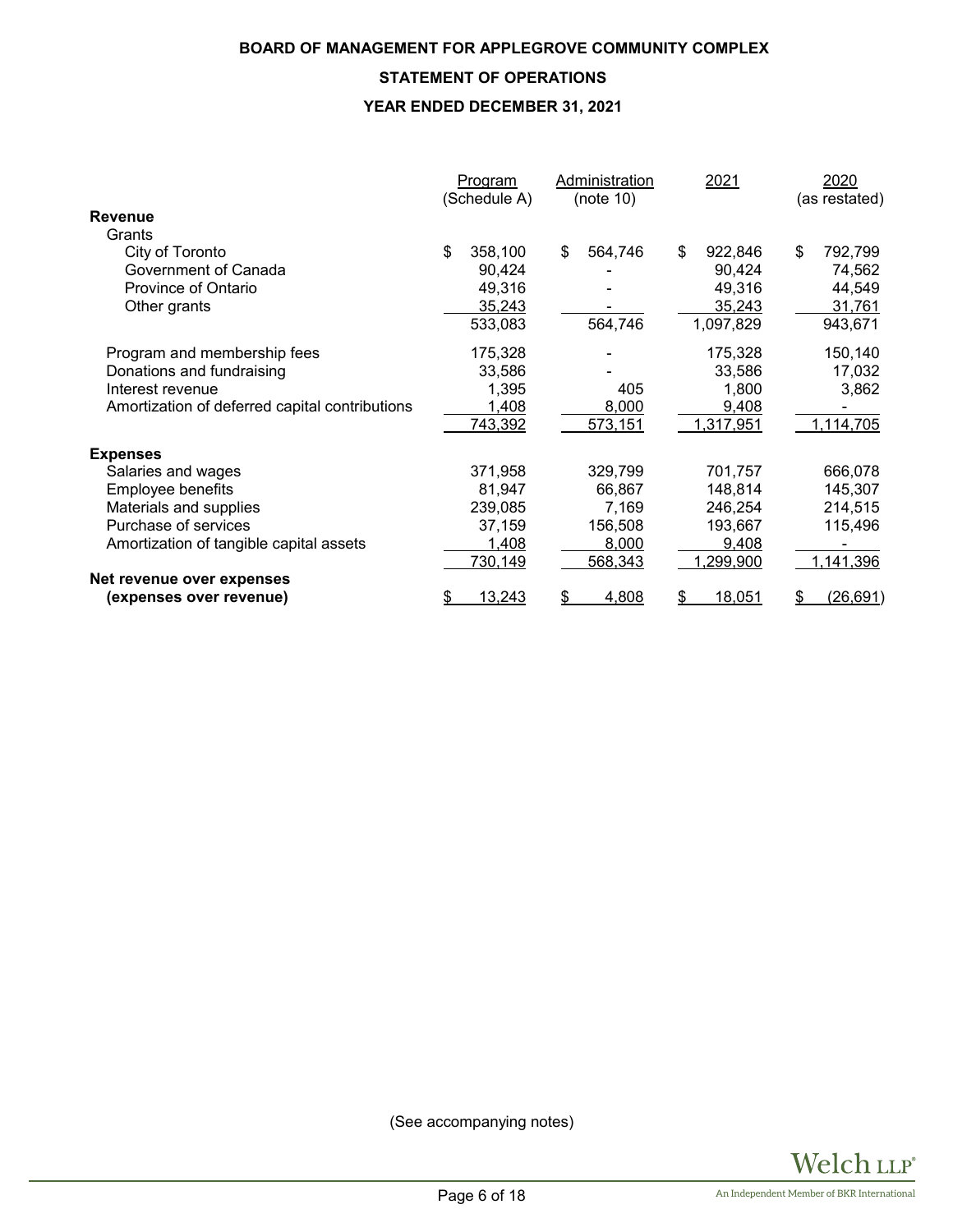# **STATEMENT OF CASH FLOWS**

# **YEAR ENDED DECEMBER 31, 2021**

|                                                   | 2021                  | 2020<br>(as restated) |
|---------------------------------------------------|-----------------------|-----------------------|
| <b>CASH FLOWS FROM (USED IN)</b>                  |                       |                       |
| <b>OPERATING ACTIVITIES</b>                       |                       |                       |
| Net revenue over expenses (expenses over revenue) | \$<br>18,051          | \$<br>(26, 691)       |
| Adjustments for:                                  |                       |                       |
| Amortization of tangible capital assets           | 9,408                 |                       |
| Amortization of deferred capital contributions    | (9,408)               |                       |
|                                                   | 18,051                | (26, 691)             |
| Increase (decrease) resulting from changes in:    |                       |                       |
| Due from City of Toronto                          |                       | 14,116                |
| Due from City of Toronto - vacation               | 986                   | (629)                 |
| Accounts receivable                               | 16,442                | (26, 726)             |
| Prepaid expenses                                  | (563)                 | 1,671                 |
| Long-term receivable from City of Toronto         | 12,960                | 12,469                |
| Due to City of Toronto                            | (8, 188)              | 14,090                |
| Accounts payable and accrued liabilities          | (18, 784)             | 43,929                |
| Deferred contributions                            | (30, 885)             | 46,557                |
| Post-employment benefits payable                  | (12,960)              | (12, 469)             |
|                                                   | (22, 941)             | 66,317                |
| <b>INVESTING ACTIVITIES</b>                       |                       |                       |
| Purchase of investments                           |                       |                       |
| Proceeds from sale of investments                 | (145, 791)<br>145,102 | (145, 102)<br>140,408 |
|                                                   |                       |                       |
|                                                   | (689)                 | (4,694)               |
| <b>CAPITAL ACTIVITIES</b>                         |                       |                       |
| Purchase of tangible capital assets               | (12,047)              | (40,002)              |
| <b>FINANCING ACTIVITIES</b>                       |                       |                       |
| Capital contributions received                    | 12,047                | 40,002                |
|                                                   |                       |                       |
| <b>INCREASE (DECREASE) IN CASH</b>                | (23, 630)             | 61,623                |
| <b>CASH, BEGINNING OF YEAR</b>                    | 335,729               | 274,106               |
| <b>CASH, END OF YEAR</b>                          | 312,099<br>\$         | \$<br>335,729         |

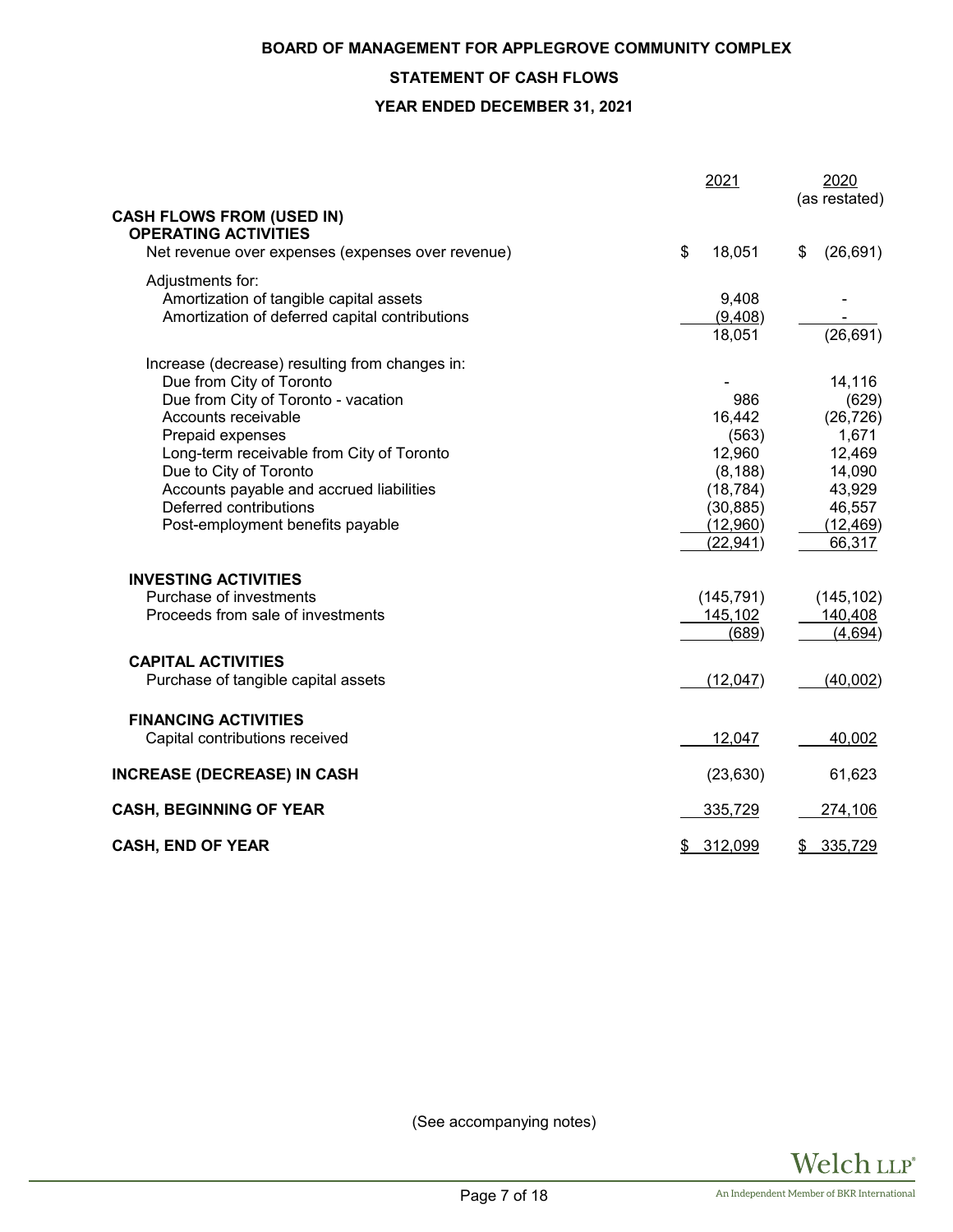#### **NOTES TO THE FINANCIAL STATEMENTS**

#### **YEAR ENDED DECEMBER 31, 2021**

#### 1. **NATURE OF OPERATIONS**

Applegrove Community Complex (the "Complex") was incorporated in 1979 as a corporation without share capital and registered as corporation #417388 under the Ontario Corporations Act. Applegrove Community Complex is also registered as a charity authorized with the Canada Revenue Agency, charitable number: 10671 8943 RR0001, and as such is exempt from income tax.

The City of Toronto Act, 1997 continued the provisions of By-law No. 1995-0448 dated June 26, 1995 to reflect Chapter 25, Community and Recreation Centres of the Corporation of the City of Toronto Municipal Code. Chapter 25 amended all previous by-laws and established the addition to S.H. Armstrong Recreation Centre together with certain classrooms of the Duke of Connaught Public School and the office of the Woodfield Road Public School as a Community Recreation Centre under the Municipal Act, known as Applegrove Community Complex (the "Complex").

The Municipal Code provides for a Council appointed Board of Management which, among other matters, shall:

- (a) endeavour to manage and control the premises in a reasonable and efficient manner, in accordance with standard good business practices; and
- (b) pay to the City of Toronto (the "City") any excess of administration expenditure funds provided by the City in accordance with its approved annual budget, but may retain any surplus from program activities.

#### *Board of Management*

At the Annual Meeting on March 31, 2005, the Complex amended its constitution to specify that the Board of Management would function as a Standing Committee of the Board of Directors for the nonprofit corporation.

At the Annual Meeting on March 28, 2007 and in accordance with the City of Toronto's Relationship Framework with the City-funded Community Centres, the Complex amended its constitution so that it had separate constitutions for the incorporated body and the City Agency continuing the structure of the Board of Management as a Standing Committee of the non-profit corporation.

#### 2. **FINANCIAL STATEMENTS**

The Municipal Code requires that audited annual financial statements be submitted by the Board of Management for the Complex to the City covering the management and control of the premises by the Committee. Because the Board of Management is a Standing Committee of the Board of Directors for the Corporation as a whole, separate financial statements have not been prepared. Accordingly, the financial statements reflect the operations of the Applegrove Community Complex as a whole, including the operations of the Board of Management.

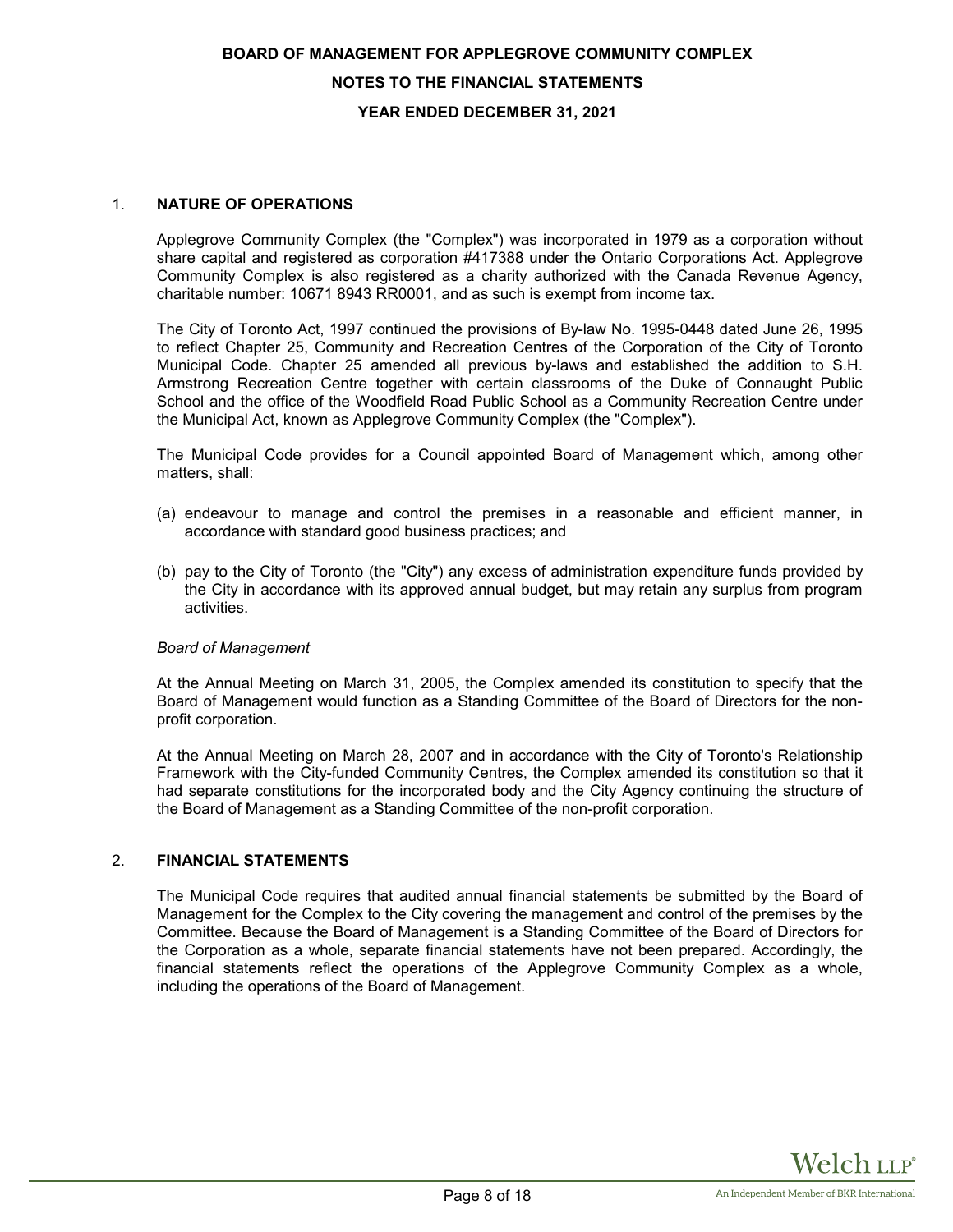# 3. **RESTATEMENT OF FINANCIAL STATEMENTS**

During the year, the Complex discovered that a leasehold improvement costs, previously recorded as payable and expense in the previous fiscal year, should have been recorded as a tangible capital asset. As a result, the comparatives have been restated.

#### **Impact on the year ending December 31, 2020:**

|               |                      |          |                   | Restated |
|---------------|----------------------|----------|-------------------|----------|
|               |                      |          |                   |          |
| \$            | \$                   | 40,002   | \$                | 40,002   |
|               |                      | (40,002) |                   | (40,002) |
|               |                      |          |                   |          |
| \$<br>832,801 | \$                   | (40,002) | \$                | 792,799  |
| 155,498       |                      | (40,002) |                   | 115,496  |
|               |                      |          |                   |          |
| \$            | \$                   | (40,002) | \$                | (40,002) |
|               |                      | 40,002   |                   | 40,002   |
|               | Previously<br>stated |          | <b>Adjustment</b> |          |

There was no impact on the statement of changes in net assets.

#### 4. **SIGNIFICANT ACCOUNTING POLICIES**

#### *Basis of accounting*

These financial statements have been prepared in accordance with Canadian Public Sector Accounting Standards for government not-for-profit organizations ("PSA-GNPO") as issued by the Public Sector Accounting Board (PSAB) of the Chartered Professional Accountants of Canada.

#### *Fund accounting*

The accounts of the Complex are maintained in accordance with the principles of fund accounting. Resources are classified for accounting and reporting purposes into funds according to the activity or object specified. The active funds are as follows:

#### (a) Applegrove Drop-in

The fund includes revenues and expenses for the Applegrove Parent/Child Drop-in including trips, special needs, fundraising and charitable donations designated to this program.

#### (b) Applegrove Connection

The fund includes revenues and expenses for the Applegrove Connection family resource program including special needs, fundraising and charitable donations designated to this program.

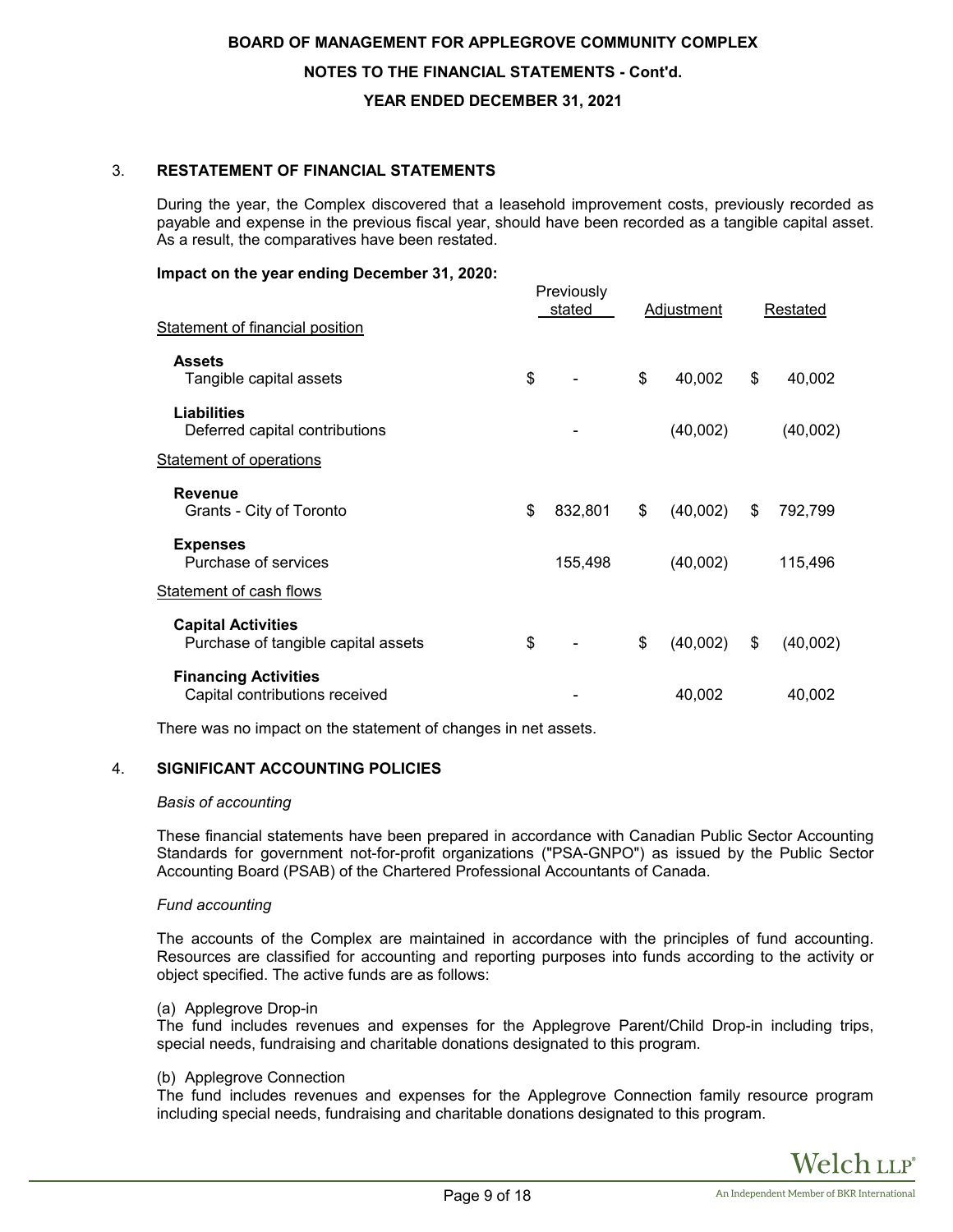# 4. **SIGNIFICANT ACCOUNTING POLICIES** - Cont'd.

#### (c) After-School Program

The fund includes revenues and expenses for the school year program for children ages 6 to 12 including March Break and Professional Activity (P.A.) day programming, trips, fundraising and charitable donations designated to this program.

#### (d) Teen Program

The fund includes revenues and expenses for the school year program for youth ages 13 to 18 including charitable donations designated to this program.

#### (e) Perinatal Program

The fund includes revenues and expenses for the Helping Our Babies Grow program including charitable donations designated to this program.

#### (f) Foodhub

The fund includes revenues and expenses for the food access and delivery program including charitable donations designated to this program.

#### (g) Summer Camp and Leadership

The fund consolidates revenues and expenses for the Applegrove Summer Adventure Day Camp and the Applegrove Leadership Adventure including fundraising and charitable donations designated to this program.

#### (h) Seniors Program

The fund includes revenues and expenses for the Older Adults program including trips, OACAO funding, SALC funding, and charitable donations designated to this program.

#### (i) Other

The fund accounts for the all of the Complex's activities other than those listed above. It includes individual charitable donations not designated for specific programs, agency fundraising, gaming, etc.

#### *Revenue recognition*

The Complex follows the deferral method of accounting for contributions. Contributions are recognized as revenue when received or receivable if the amount to be received can be reasonably estimated and collection is reasonably assured. Restricted contributions are deferred and recognized as revenue in the year in which the related expenses are recognized and are recorded as deferred contributions in the statement of financial position.

Program and membership fees and other similar revenues are recognized on the date the services are performed. Amounts received in advance of services being provided are classified as deferred revenue on the statement of financial position.

Monetary donations are recorded as received.

#### *Financial instruments*

The Complex initially measures its financial assets and financial liabilities at fair value.

The Complex subsequently measures all its financial assets and financial liabilities at amortized cost.

Financial assets measured at amortized cost include cash, short-term investments, and accounts receivable. Financial liabilities measured at amortized cost include accounts payable and accrued liabilities and City of Toronto working capital advance payable.

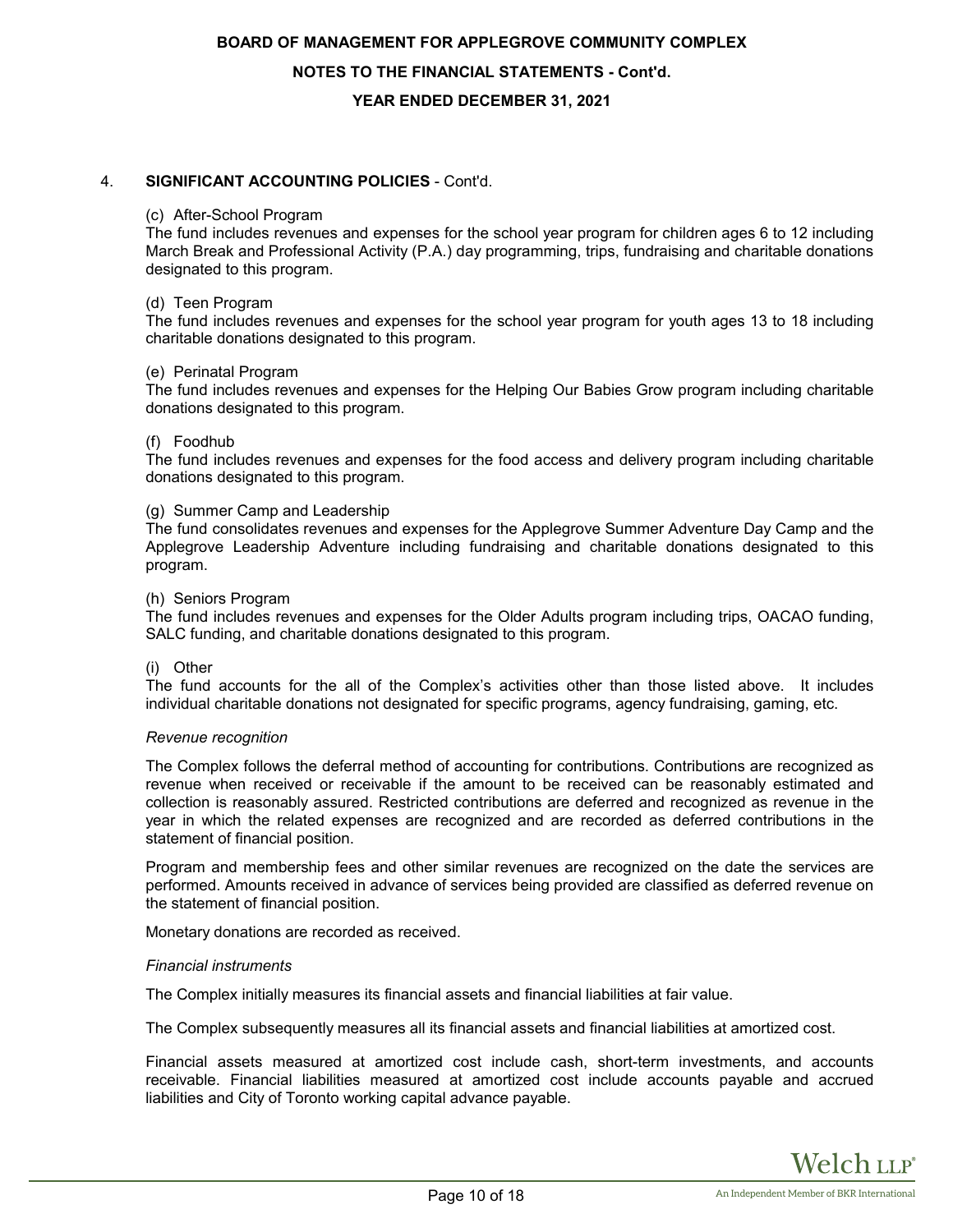## 4. **SIGNIFICANT ACCOUNTING POLICIES** - Cont'd.

#### *Employee related costs*

The Complex has adopted the following policies with respect to employee benefit plans:

(a) The City of Toronto offers a multi-employer defined benefit pension plan ("the "Plan") to the Complex's eligible employees. Due to the nature of the Plan, the Complex does not have sufficient information to account for the Plan as a defined benefit plan; therefore, the multi-employer defined benefit pension plan is accounted for in the same manner as a defined contribution plan. An expense is recorded in the period in which contributions are made.

(b) The Complex also offers its eligible employees a defined benefit sick leave plan, a post-retirement life, health and dental plan, a long-term disability plan and continuation of health, dental and life insurance benefits to disabled employees. The accrued benefit obligations are determined using an actuarial valuation based on the projected benefit method prorated on service, incorporating management's best estimate of future salary levels, inflation, sick day usage estimates, ages of employees and other actuarial factors.

Net actuarial gains and losses that arise are amortized over the expected average remaining service life of the employee group.

The Complex recognizes an accrued benefit liability on the statement of financial position, which is the net of the amount of the accrued benefit obligations and the unamortized actuarial gains / losses.

#### *Contributed materials and services*

Because of the difficulty of determining their fair value, contributed materials and services are not recognized in the financial statements.

#### *Tangible capital assets*

Tangible capital assets are recorded at cost. Amortization is provided on a straight-line basis over their estimated useful lives, as follows:

| Leasehold improvements | 5 years |
|------------------------|---------|
| Furniture and fixtures | 5 years |
| Tents                  | 3 vears |

The carrying amount of an item in tangible capital assets is tested for recoverability whenever events or changes in circumstances indicate that the carrying amount may not be recoverable. An impairment loss is recognized when the asset's carrying amount is not recoverable and exceeds its fair value.

#### *Use of estimates*

The preparation of financial statements in conformity with PSA-GNPO requires management to make estimates and assumptions that affect the reported amounts of assets and liabilities at the date of the financial statements and the reported amounts of revenues and expenses during the reporting period. Management makes accounting estimates when determining significant accrued liabilities, the postemployment benefits liabilities and the related costs charged to the statement of operations. Actual results could differ from those estimates, the impact of which would be recorded in future periods.

Estimates and underlying assumptions are reviewed on an ongoing basis. Revisions to accounting estimates are recognized in the year in which the estimates are revised and in any future years affected.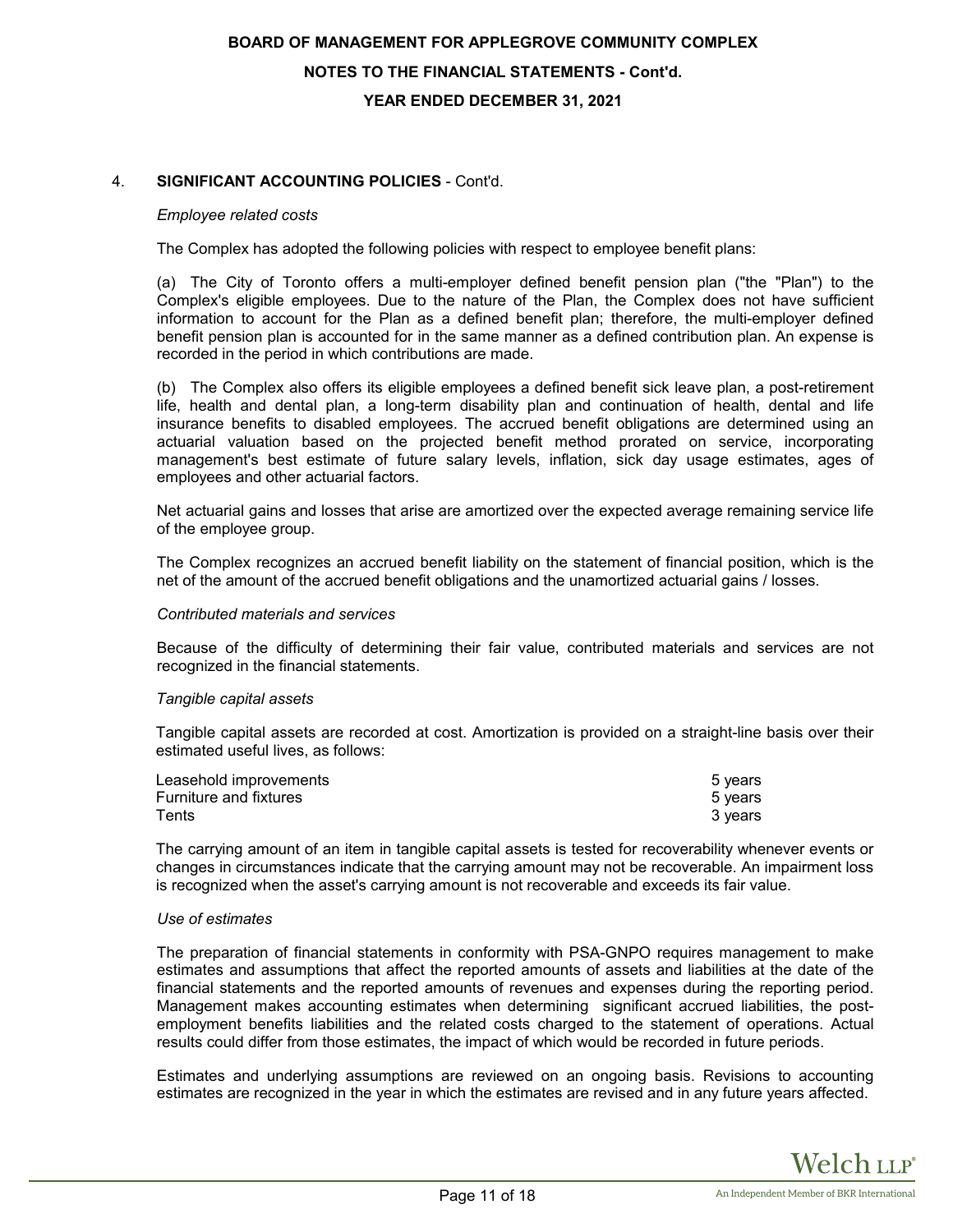## 5. **INVESTMENTS**

Investment consists of term deposits with interest rate of 0.15% maturing between June 2022 to November 2022.

#### 6. **TANGIBLE CAPITAL ASSETS**

Tangible capital assets consists of the following:

|    |                                                                                |                                                     | 2021     |                              | 2020                       |          |                             |  |
|----|--------------------------------------------------------------------------------|-----------------------------------------------------|----------|------------------------------|----------------------------|----------|-----------------------------|--|
|    |                                                                                | Cost                                                |          | Accumulated<br>amortization  | Cost                       |          | Accumulated<br>amortization |  |
|    | Leasehold improvements<br>Equipment<br>Tents<br>Less: accumulated amortization | \$<br>40,002<br>8,995<br>3,052<br>52,049<br>(9,408) | \$<br>\$ | 8,000<br>900<br>508<br>9,408 | \$<br>40,002<br>40,002     | \$<br>\$ |                             |  |
|    |                                                                                | 42,641                                              |          |                              | 40,002                     |          |                             |  |
| 7. | <b>DEFERRED CONTRIBUTIONS</b>                                                  |                                                     |          |                              | 2021                       |          | 2020                        |  |
|    | Balance, beginning of year                                                     |                                                     |          |                              | \$<br>106,276              | \$       | 59,719                      |  |
|    | Add: contributions received<br>Less: amounts recognized as grant revenue       |                                                     |          |                              | 1,120,298<br>(1, 151, 183) |          | 1,030,230<br>(983,673)      |  |
|    | Balance, end of year                                                           |                                                     |          |                              | \$<br>75,391               | \$       | 106,276                     |  |

# 8. **DEFERRED CAPITAL CONTRIBUTIONS**

Deferred capital contributions are contributions that were received relating to capital assets and consist of the following:

|                                          | 2021    | 2020                     |
|------------------------------------------|---------|--------------------------|
| Balance, beginning of year               | 40.002  | $\overline{\phantom{a}}$ |
| Add: capital contributions received      | 12.047  | 40,002                   |
| Less: amortization recognized as revenue | (9.408) | ۰.                       |
| Balance, end of year                     | 42.641  | 40,002                   |

#### 9. **POST-EMPLOYMENT BENEFITS PAYABLE AND LONG-TERM RECEIVABLE FROM CITY OF TORONTO**

The Complex participates in a number of defined benefit plans provided by the City including pension, other retirement and post-employment benefits to its employees. Under the sick leave plan for management staff with ten years of service as of April 1, 2003, unused sick leave accumulated until March 1, 2008, and eligible employees may be entitled to a cash payment when leaving the Complex's employment. The liability for these accumulated days represents the extent to which they have vested and can be taken in cash by an employee upon termination, retirement or death. This sick bank plan was replaced by a Short-Term Disability Plan (STP) effective March 1, 2008, for all non-union employees of the City of Toronto. Upon the effective date, individual sick banks were locked with no further accumulation. Grandfathered management staff remain entitled to payout of frozen, banked time, as described above. Under the new STP plan, management employees are entitled to 130 days annual coverage with salary protection at 100 or 75 percent, depending upon years of service. Non-management employees continue to receive sick bank time as stipulated in the applicable Collective Agreement, which specifies no financial conversion of unused sick leave.

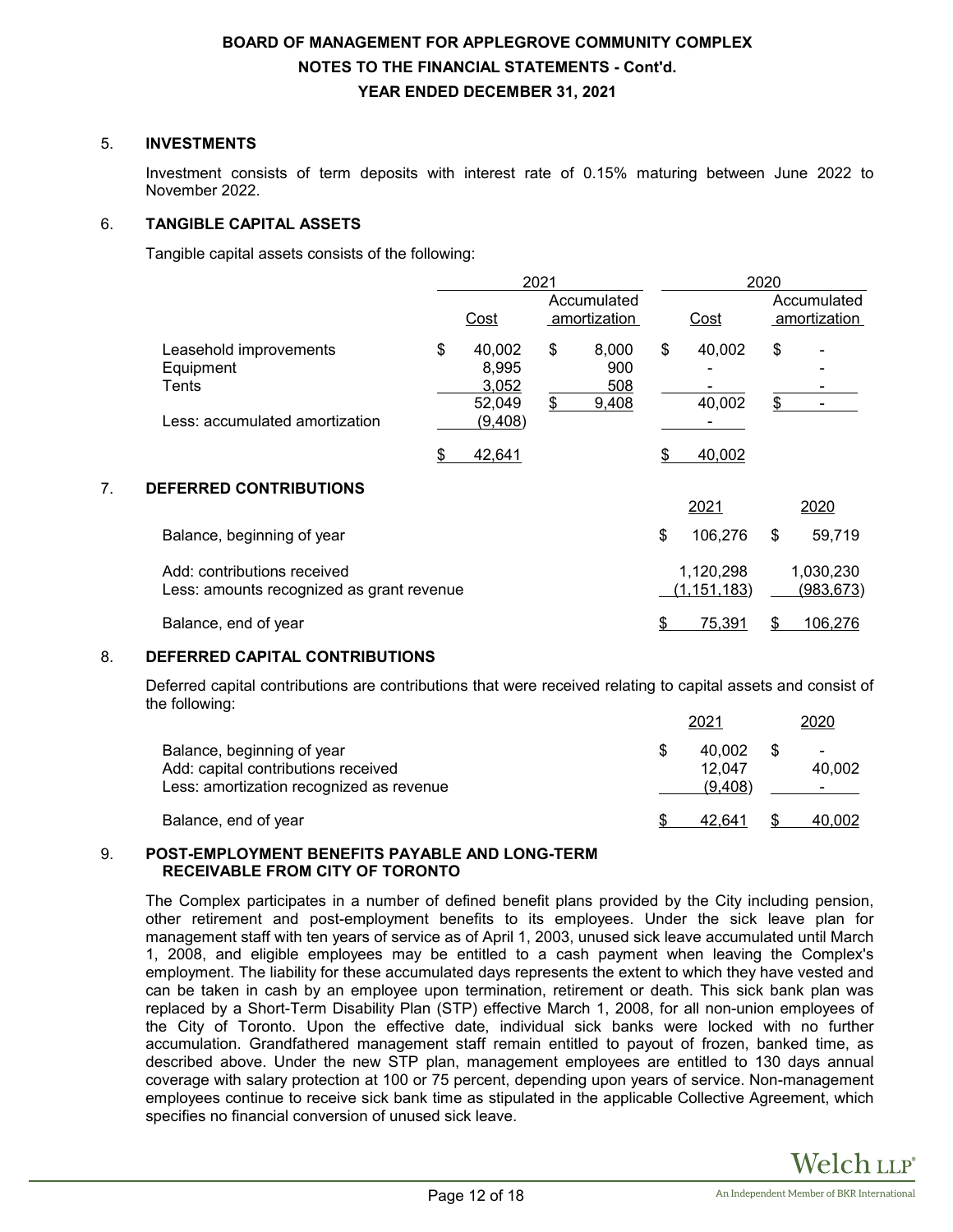#### 9. **POST-EMPLOYMENT BENEFITS PAYABLE AND LONG-TERM RECEIVABLE FROM CITY OF TORONTO** - Cont'd.

The Complex also provides health, dental, accidental death and disability, life insurance and long-term disability benefits to eligible employees. Depending on length of service and individuals' election, management retirees are covered either by the former City of Toronto retirement benefit plan or by the current retirement benefit plan.

Due to the complexities in valuing the benefit plans, actuarial valuations are conducted on a periodic basis. The most recent actuarial valuation was completed as at December 31, 2021 with projections to December 31, 2024. Assumptions used to project the accrued benefit obligation were as follows:

- long-term inflation rate 2.0%
- assumed health care cost trends range from 3.0% to 6.0%
- rate of compensation increase 3.0% to 3.5%
- discount rates post-retirement 2.7%, post-employment 2.0%, sick leave 2.1%

Information about the Complex's employee benefits, other than the multi-employer, defined benefit pension plan noted below, is as follows:

|                                                                                                                                 | 2021                                                    | 2020                                                  |
|---------------------------------------------------------------------------------------------------------------------------------|---------------------------------------------------------|-------------------------------------------------------|
| Post-retirement benefits                                                                                                        | \$<br>165,103                                           | 145,144<br>\$                                         |
| Add: Unamortized actuarial gain                                                                                                 | 41,070                                                  | 73,989                                                |
| Post-employment benefit liability                                                                                               | 206,173<br>S                                            | 219,133<br>S                                          |
| The continuity of the accrued benefit obligation is as follows:                                                                 |                                                         |                                                       |
|                                                                                                                                 | 2021                                                    | 2020                                                  |
| Balance, beginning of year<br>Current service cost<br>Interest cost<br>Amortization of actuarial gain<br>Expected benefits paid | 219,133<br>\$.<br>1,716<br>2.844<br>(8, 184)<br>(9,336) | 231,602<br>\$<br>1,561<br>3,594<br>(9,014)<br>(8,610) |
| Balance, end of year                                                                                                            | 206,173<br>P.                                           | 219,133<br>\$                                         |

A long-term receivable from the City of \$206,173 in 2021 (2020 - \$219,133) has resulted from recording of sick leave and post-retirement benefits. Funding for these costs continues to be provided by the City as benefit costs are paid and the City continues to be responsible for the benefit liabilities of administrative staff that may be incurred by the Complex.

The Complex also makes contributions to the Ontario Municipal Employees Retirement System (OMERS), which is a multi-employer plan, on behalf of certain employees. The OMERS plan (the "Plan") is a defined benefit plan, which specifies the amount of the retirement benefit to be received by the employees based on the length of service and rates of pay. Employer contributions to this pension plan amounted to \$49,479 in 2021 (2020 - \$53,996).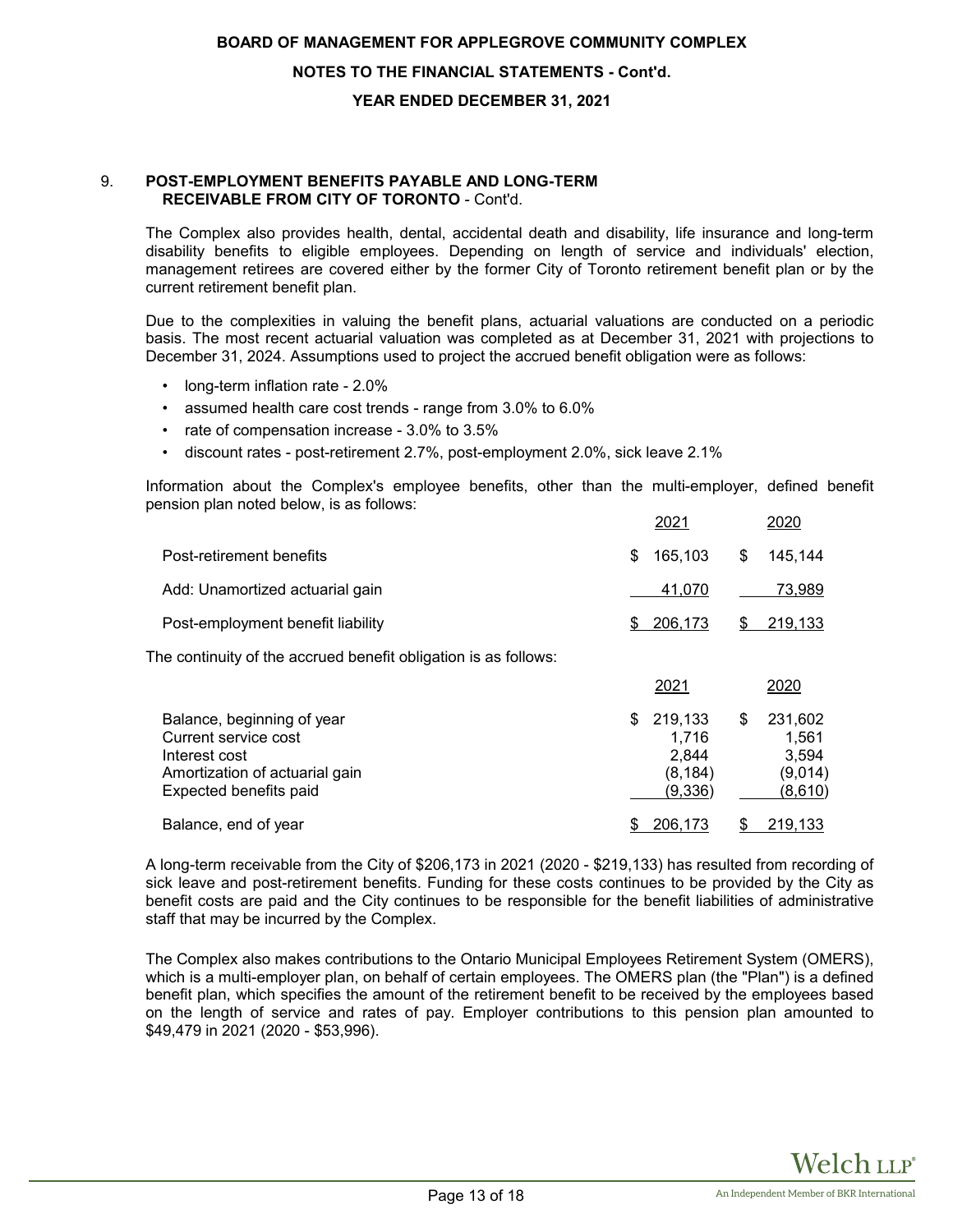## 9. **POST-EMPLOYMENT BENEFITS PAYABLE AND LONG-TERM RECEIVABLE FROM CITY OF TORONTO** - Cont'd.

The most recent actuarial valuation of the OMERS plan as at December 31, 2021 indicates the Plan is in a deficit position and the plan's December 31, 2021 financial statements indicate a net deficit of \$69 million (a deficit of \$3.131 billion plus adjustment of \$3.062 billion of unrecognized investment returns above or below the discount rate that is being smoothed and recognized over the next five-year period). The Plan's management is monitoring the adequacy of the contributions to ensure that future contributions together with the Plan's assets and future investment earnings will be sufficient to provide for all future benefits. At this time, the Complex's contributions accounted for an insignificant portion of the Plan's total employer contribution. Additional contributions, if any, required to address the Complex's proportionate share of the deficit will be expensed during the period incurred.

# 10. **FUNDS PROVIDED BY THE CITY OF TORONTO - ADMINISTRATION**

Funding for administration is provided by the City according to Council approved budgets. Surplus amounts in administration are payable to the City. Deficits, excluding those accruals for long-term employee benefits, are funded by the Complex unless Council approval has been obtained for additional funding.

| <b>Administration expenses:</b>                                                                                                                                                                                        | 2021<br><b>Budget</b><br>(unaudited)                   | 2021                                                                  | 2020                                                        |
|------------------------------------------------------------------------------------------------------------------------------------------------------------------------------------------------------------------------|--------------------------------------------------------|-----------------------------------------------------------------------|-------------------------------------------------------------|
| Salaries and wages<br>Employee benefits<br>Materials and supplies<br>Purchase of services<br>Amortization                                                                                                              | \$<br>320,162<br>87,064<br>7,732<br>153,736<br>568,694 | 329,799<br>\$<br>66,867<br>7,169<br>156,508<br>8,000<br>568,343<br>\$ | \$<br>303,507<br>65,555<br>8,316<br>81,597<br>458,975<br>\$ |
| Complex's actual administration revenue:<br>Administration budget<br>Difference in budget and amount funded<br>Interest revenue                                                                                        |                                                        | \$<br>568,694<br>1,810<br>405<br>570,909<br>\$                        | \$<br>540,163<br>(15, 807)<br>253<br>\$<br>524,609          |
| <b>Complex's actual administration expenses:</b><br>Administration expenses per statement of operations<br>Adjustments for:<br>Post-employment benefits, not funded by the City until paid, that                       |                                                        | \$<br>568,343                                                         | \$<br>458,975                                               |
| are included in long-term receivable from City of Toronto<br>Amortization of tangible capital assets funded by deferred capital<br>contribution<br>Vacation pay liability, not funded by the City until paid, that are |                                                        | 12,960<br>(8,000)                                                     | 12,469                                                      |
| included in due from City of Toronto - vacation<br>Administration tangible capital asset acquisitions<br><b>Actual administration expenses</b>                                                                         |                                                        | 986<br>574,289<br>\$                                                  | (629)<br>40,002<br>\$<br>510,817                            |
| Administration expenses under (over) initial approved budget                                                                                                                                                           |                                                        | (3,380)<br>\$                                                         | \$<br>13,792                                                |

The over expenditure of \$3,380 (2020 - under expenditure of \$13,792) is recorded in due from City of Toronto.

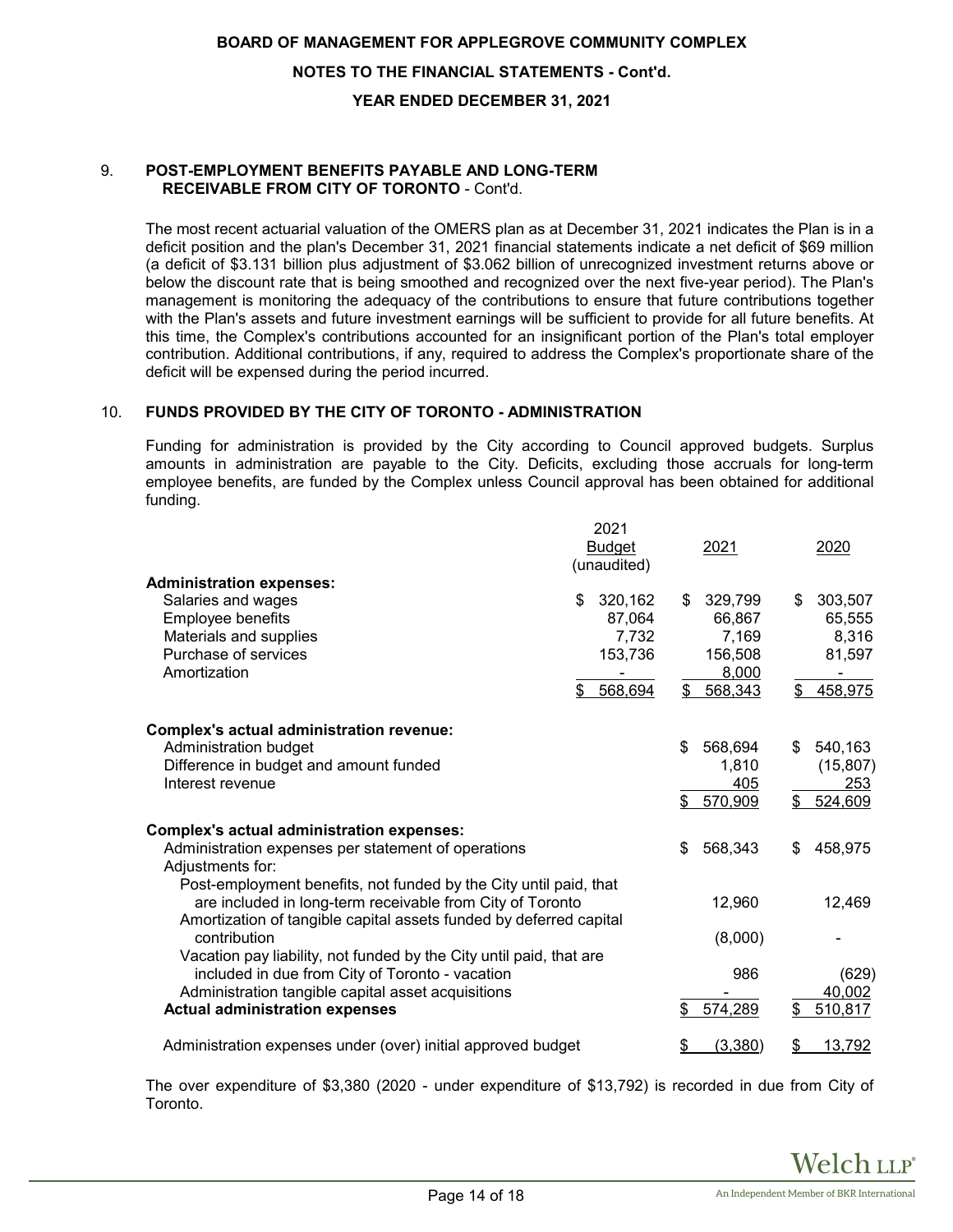# 10. **FUNDS PROVIDED BY THE CITY OF TORONTO - ADMINISTRATION** - Cont'd.

The Due to City of Toronto balance is comprised of:

|     |                                                                                                       |                      | 2021                                 | 2020                              |
|-----|-------------------------------------------------------------------------------------------------------|----------------------|--------------------------------------|-----------------------------------|
|     | 2017 insurance adjustment<br>2019 surplus payable<br>2020 surplus payable<br>2021 deficit recoverable |                      | \$<br>248<br>50<br>8,984<br>(3, 380) | \$<br>248<br>50<br>13,792         |
|     |                                                                                                       |                      | 5,902<br>S                           | 14,090<br>S                       |
| 11. | <b>INTERNALLY RESTRICTED - RESERVES</b>                                                               |                      |                                      |                                   |
|     |                                                                                                       | Balance at           |                                      | <b>Balance</b>                    |
|     |                                                                                                       | beginning<br>of year | <b>Transfers</b>                     | at end<br>of year                 |
|     | Operating reserve<br>Infrastructure reserve                                                           | \$                   | \$<br>120,000<br>15,000<br>10,000    | 120,000<br>\$<br>15,000<br>10,000 |
|     | Strategic plan reserve                                                                                |                      |                                      |                                   |
|     |                                                                                                       | \$                   | 145,000<br>\$                        | 145,000<br>\$                     |

In 2021, the Board of Management approved a transfer from Internally Restricted Funds of \$95,000 (2020 - \$nil) from After School, \$40,000 (2020 - \$nil) from Summer Camp and Leadership Program, and \$10,000 (2020 - \$nil) from Seniors Program, with \$120,000 (2020 - \$nil) going to the Operating Reserve, \$15,000 (2020 - \$nil) going to the Infrastructure Reserve, and \$10,000 (2020 - \$nil) going to the Strategic Plan Reserve.

# 12. **COMMITMENTS**

The Complex is committed to the following future payments in respect to base rent and anticipated additional rent:

| 2022  | \$113,000 |
|-------|-----------|
|       |           |
| 2023  | 113,000   |
| 2024  | 113,000   |
| 2025  | 113,000   |
| Total | 452,000   |

# 13. **UNCERTAINTY DUE TO THE ECONOMIC CONSEQUENCES OF COVID-19**

In mid-March 2020, the province of Ontario declared a state of emergency in response to the public health concerns originating from the spread of the COVID-19.

On March 14, 2020, the Complex was closed in response to the quarantine measures implemented by the provincial government to stop the spread of COVID-19. Over the course of 2021, the Centre experienced numerous reopenings and closures imposed by the provincial government. As at March 1, 2022 the Complex reopened and is operating at modified hours.

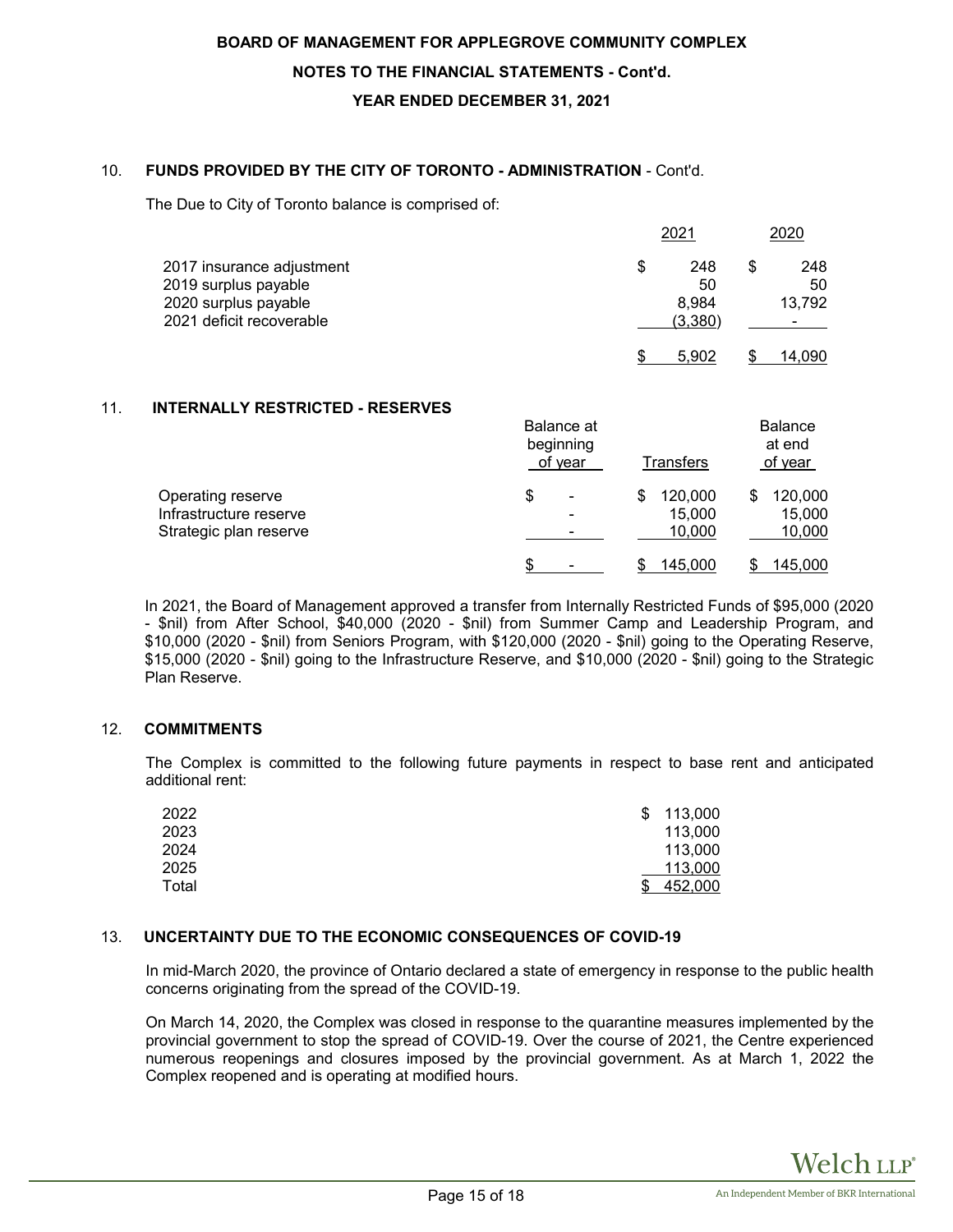### 13. **UNCERTAINTY DUE TO THE ECONOMIC CONSEQUENCES OF COVID-19** - Cont'd.

A high degree of uncertainty persists surrounding the full economic impact of the situation. The unpredictable nature of the spread of the disease makes it difficult to determine the length of time that the Complex's operations will be impacted. Consequently, the effects of any subsequent outbreaks or abrupt declines in economic activity will have on the Complex's operations, assets, liabilities, net assets, revenues and expenses are unknown at this time.

#### 14. **FINANCIAL INSTRUMENTS**

The Complex is exposed to and manages various financial risk resulting from operations. Transactions in financial instruments may result in an entity assuming or transferring to another party one or more of the financial risks described below. The Complex's main financial risk exposures and its financial risk management policies are as follows:

#### *Credit risk*

The Complex is exposed to credit risk resulting from the possibility that parties may default on their financial obligations. The Complex's maximum exposure to credit risk represents the sum of the carrying value of its cash, investments, due from City of Toronto, and accounts receivable. The Complex's cash and investments are with a Canadian chartered bank and as a result management believes the risk of loss on this item to be remote. Management believes that the Complex's credit risk with respect to accounts receivable and amounts due from City of Toronto is minimal. The Complex manages its credit risk by reviewing accounts receivable aging and following up on outstanding amounts.

#### *Liquidity risk*

Liquidity risk is the risk that the Complex cannot meet a demand for cash or fund its obligations as they become due. The Complex's financial liabilities are comprised of accounts payable and accrued liabilities. The Complex manages liquidity risk by monitoring its cash flow requirements on a regular basis. The Complex believes its overall liquidity risk to be minimal as the Complex's financial assets are considered to be highly liquid.

#### *Market risk*

Market risk is the risk that the fair value or future cash flows of a financial instrument will fluctuate because of changes in market prices. Market risk is comprised of currency risk, interest rate risk and other price risk.

#### i) *Currency risk*

Currency risk refers to the risk that the fair value of instruments or future cash flows associated with the instruments will fluctuate relative to the Canadian dollar due to changes in foreign exchange rates. The Complex's financial instruments are all denominated in Canadian dollars and the Complex transacts primarily in Canadian dollars. As a result, management does not believe it is exposed to significant currency risk.

#### ii) *Interest rate risk*

Interest rate risk is the risk that the fair value or future cash flows of a financial instrument will fluctuate because of changes in market interest rates. The Complex's cash and short-term investments earn interest at prevailing market rate. As a result, management believes that the interest rate exposure related to these financial instruments is negligible.

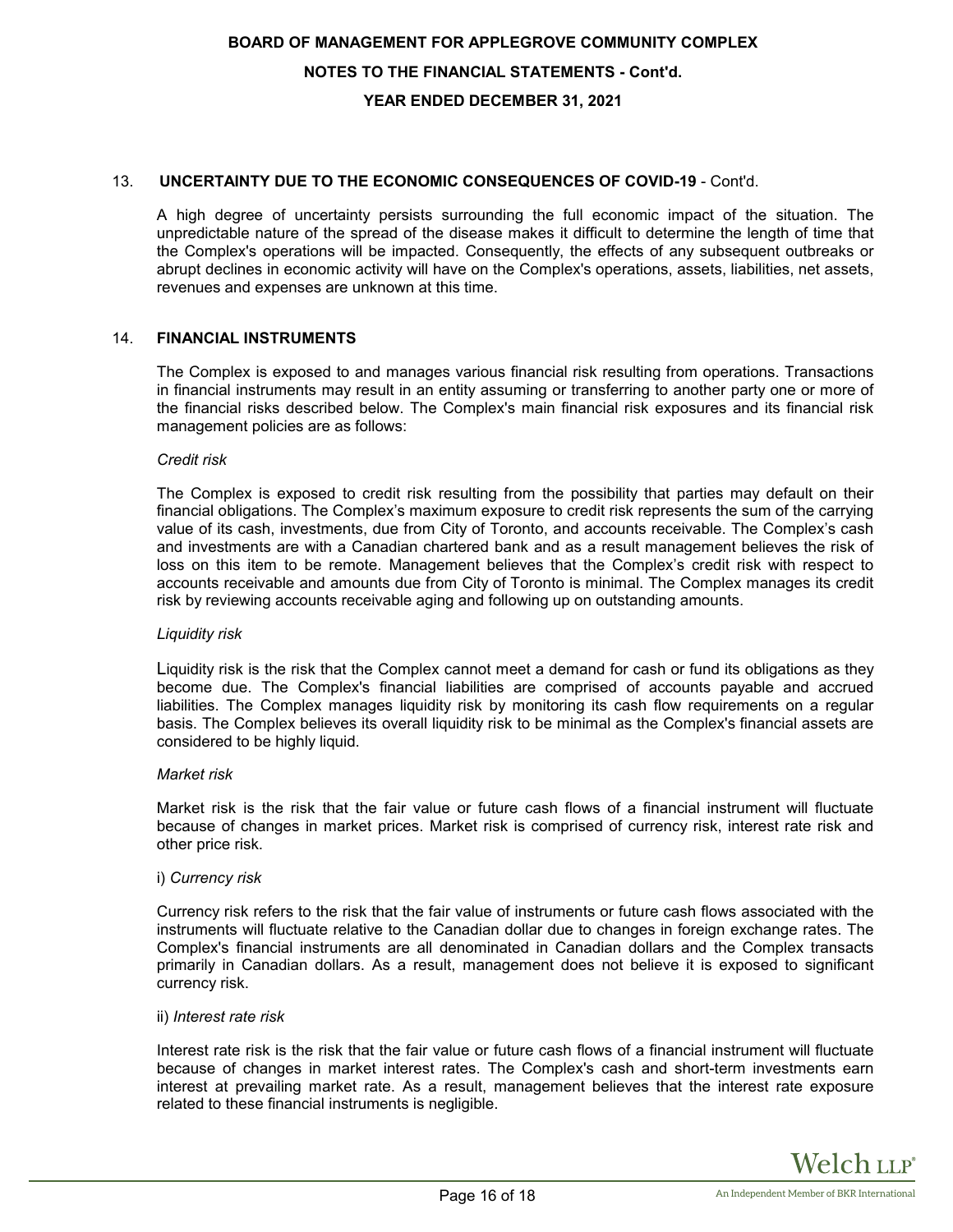#### 14. **FINANCIAL INSTRUMENTS** - Cont'd.

*Market risk* - Cont'd.

iii) *Other price risk*

Other price risk refers to the risk that the fair value of financial instruments or future cash flow associated with financial instruments will fluctuate because of changes in market prices (other than those arising from currency risk or interest rate risk), whether those changes are caused by factors specific to the individual instrument or its issuer or factors affecting all similar instruments traded in the market. Management does not believe the Complex is exposed to significant other price risk.

#### *Changes in risk*

There have been no significant changes in the Complex's risk exposures from the prior year.

#### 15. **COMPARATIVE FIGURES**

Comparative figures have been reclassified where necessary to conform to the presentation adopted in the current year.